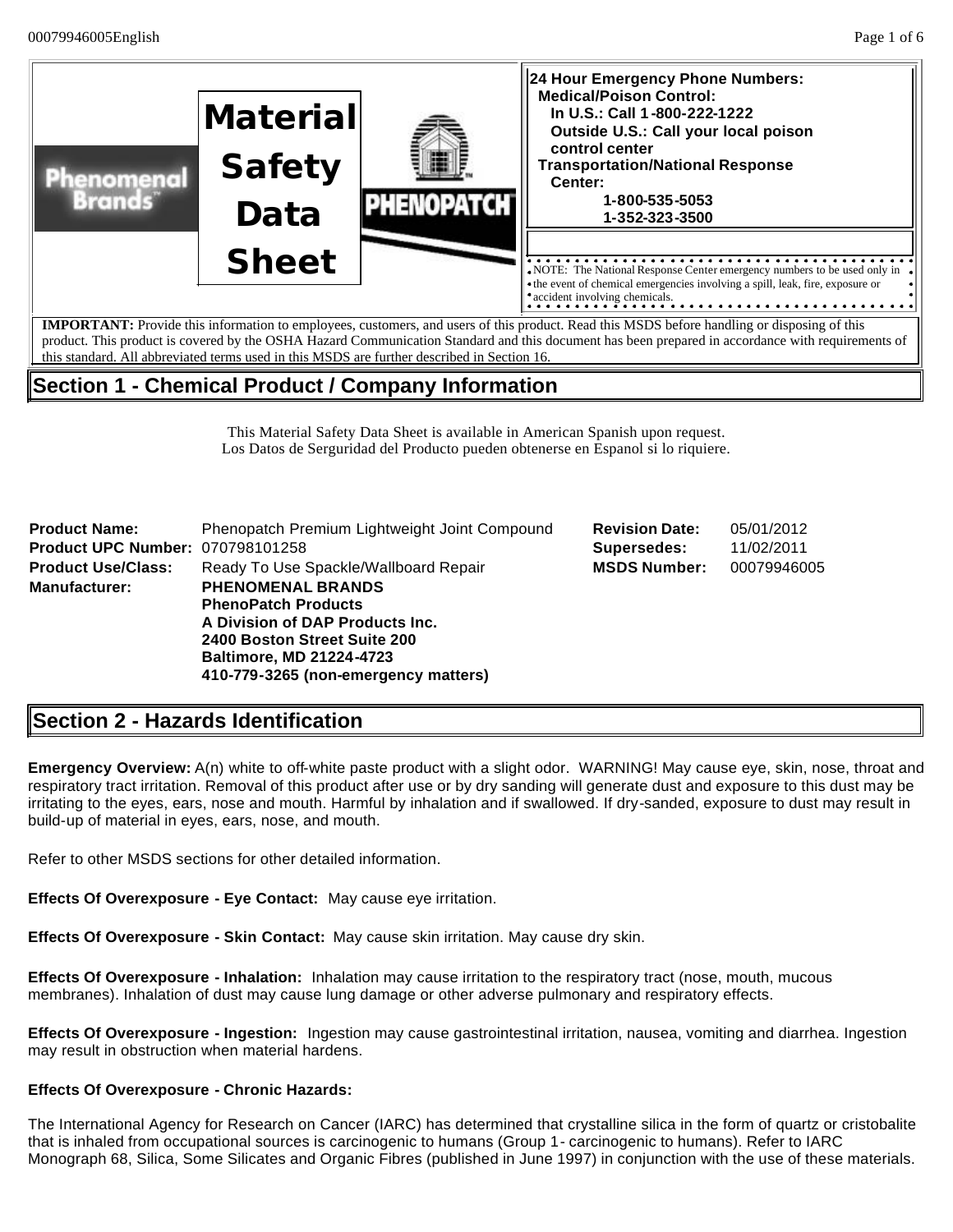The National Toxicology Program (NTP) classifies respirable crystalline silica as "known to be a human carcinogen". Refer to the 9th Report on Carcinogens (2000). The American Conference of Governmental Industrial Hygienists (ACGIH) classifies crystalline silica, quartz, as a suspected human carcinogen (Group A2).

Breathing dust containing respirable crystalline silica may not cause noticeable injury or illness even though permanent lung damage may be occurring. Inhalation of dust may have the following serious chronic health effects: Excessive inhalation of respirable dust can cause pneumoconiosis, a respiratory disease, which can result in delayed, progressive, disabling and sometimes fatal lung injury. Symptoms include cough, shortness of breath, wheezing, non-specific chest illness and reduced pulmonary function. Smoking exacerbates this disease. Individuals with pneumoconiosis are predisposed to develop tuberculosis. There is some evidence that breathing respirable crystalline silica or the disease silicosis is associated with an increased incidence of significant disease endpoints such as scleroderma (an immune system disorder manifested by fibrosis of the lungs, skin and other internal organs) and kidney disease.

**Primary Route(s) Of Entry:** Skin Contact, Skin Absorption, Inhalation

**Medical Conditions which May be Aggravated by Exposure:** If dry sanded, asthma and asthma-like conditions may worsen from prolonged or repeated exposure to dust.

### **Carcinogenicity:**

| ست<br>$\sim$<br>NU. | CH.<br>hemical<br>Name                            | $\alpha \alpha$ tt              | лстт           | $\Delta$ D $\Gamma$                     | $\mathbf{m}$             |
|---------------------|---------------------------------------------------|---------------------------------|----------------|-----------------------------------------|--------------------------|
| 14808-60-7          | <b>Silica</b><br><i>stalline</i><br><b>CA 877</b> | ected human carcinogen.<br>Sust | Listed.<br>NO. | humans<br>_arcınogen <sup>.</sup><br>и. | $-$<br>Known carcinogen. |

| Section 3 - Composition / Information On Ingredients |                  |             |  |  |  |
|------------------------------------------------------|------------------|-------------|--|--|--|
| <b>Chemical Name</b>                                 | <b>CASRN</b>     | $Wt\%$      |  |  |  |
| Limestone                                            | $1317 - 65 - 3$  | 30-60       |  |  |  |
| Perlite                                              | $93763 - 70 - 3$ | $1 - 1$     |  |  |  |
| Magnesium aluminum silicate                          | $12174 - 11 - 7$ | $1 -$       |  |  |  |
| Silica, crystalline                                  | 14808-60-7       | $0.1 - 1.0$ |  |  |  |

## **Section 4 - First Aid Measures**

**First Aid - Eye Contact:** In case of contact, immediately flush eyes with plenty of water for at least 15 minutes. Get medical attention immediately.

**First Aid - Skin Contact:** Wash off immediately with soap and plenty of water.

**First Aid - Inhalation:** If inhaled, remove to fresh air. If not breathing, give artificial respiration. If breathing is difficult, give oxygen. Get medical attention immediately.

**First Aid - Ingestion:** Call a physician or Poison Control Center immediately. Do not induce vomiting.

**Note to Physician:** None.

**COMMENTS:** If over-exposure occurs, call your poison control center at 1-800-222-1222.

### **Section 5 - Fire Fighting Measures**

**Extinguishing Media:** Carbon Dioxide, Dry Chemical, Foam, Water Fog

**Unusual Fire And Explosion Hazards:** None known.

**Special Firefighting Procedures:** Cool fire-exposed containers using water spray.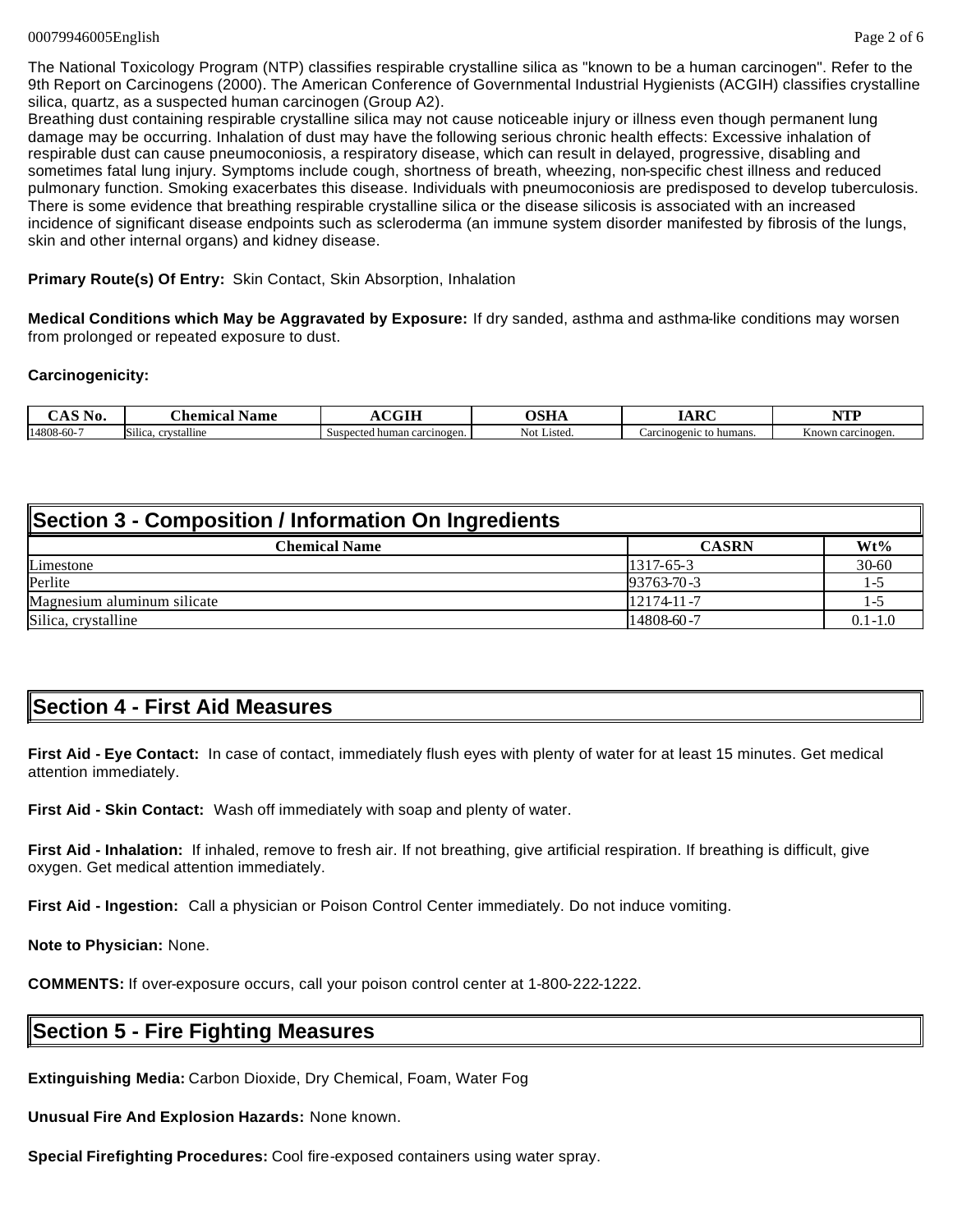## **Section 6 - Accidental Release Measures**

**Steps To Be Taken If Material Is Released Or Spilled:** Wear proper protective equipment as specified in Section 8. Scrape up dried material and place into containers.

## **Section 7 - Handling And Storage**

**Handling:** KEEP OUT OF REACH OF CHILDREN! Avoid contact with skin and eyes. Do not breathe dust. Removal of this product after use will result in the generation of Dust. If dry-sanded, exposure to dust may result in the build-up of material in eyes, ears, nose, and mouth which may cause irritation. Avoid excessive heat and handling. Wash thoroughly after handling.

**Storage:** Avoid excessive heat and freezing. Keep tightly closed. Do not store at temperatures above 120 degrees F. Store away from caustics and oxidizers.

| Section 8 - Exposure Controls / Personal Protection |              |                  |                   |                   |                                     |                  |                  |             |
|-----------------------------------------------------|--------------|------------------|-------------------|-------------------|-------------------------------------|------------------|------------------|-------------|
| <b>Chemical Name</b>                                | <b>CASRN</b> | <b>ACGIH TWA</b> | <b>ACGIH STEL</b> | <b>ACGIH CEIL</b> | <b>OSHA TWA</b>                     | <b>OSHA STEL</b> | <b>OSHA CEIL</b> | <b>Skin</b> |
| Limestone                                           | 1317-65-3    | 10 MGM3          | N.E.              | N.E.              | 5 MGM3<br>(respirable)<br>fraction) | N.E.             | N.E.             | No          |
| Perlite                                             | 93763-70-3   | 10 MGM3          | N.E.              | N.E.              | N.E.                                | N.E.             | N.E.             | No          |
| Magnesium aluminum silicate                         | 12174-11-7   | N.E.             | N.E.              | N.E.              | N.E.                                | N.E.             | N.E.             | No          |
| Silica, crystalline                                 | 14808-60-7   | $0.025$ MGM.     | N.E.              | N.E.              | $10/(%SiO2 + 2)$<br>MGM3            | N.E.             | N.E.             | No          |

### **Exposure Notes:**

14808-60-7 The 2002 ACGIH Threshold Limit Values for Chemical Substances and Physical Agents lists the median Respirable Particulate Mass (RPM) point for crystalline silica at 4.0 microns in terms of the particle's aerodynamic diameter.

The TLVs for crystalline silica represent the respirable fraction.

OSHA PEL TWA for Quartz is calculated using the following formula: 10 mg/m3/(% SiO2 + 2). Both concentration and percent quartz for the application of this limit are to be determined from the fraction passing a size selector with the following characteristics.

| Aerodynamic diameter ( unit density sphere )    Percent passing selector |  |
|--------------------------------------------------------------------------|--|
|                                                                          |  |
|                                                                          |  |
|                                                                          |  |
|                                                                          |  |
|                                                                          |  |
|                                                                          |  |

**Precautionary Measures:** Contact lenses pose a special hazard; soft lenses may absorb and all lenses concentrate irritants.

**Engineering Controls:** Local ventilation of emission sources may be necessary to maintain ambient concentrations below recommended exposure limits. Prevent build-up of dust and vapors by opening windows and doors or use other means to ensure fresh air entry during application, drying and sanding. Wet sanding is recommended to avoid generation of dust.

**Respiratory Protection:** If concentrations exceed the exposure limits specified, use of a NIOSH-approved supplied air respirator is recommended. Where the protection factor is exceeded, use of a Self Contained Breathing Apparatus (SCBA) may be necessary. A respiratory protection program that meets the OSHA 1910.134 and ANSI Z88.2 requirements must be followed whenever workplace conditions warrant a respirator's use. Use an approved NIOSH/OSHA respirator if dry sanded. National Institute for Occupational Safety and Health (NIOSH) has recommended that the permissible exposure limit be changed to 50 micrograms respirable free silica per cubic meter of air (0.05 mg/m3) as determined by a full shift sample up to 10-hour work shift.

**Skin Protection:** Wear gloves with repeated or prolonged use.

**Eye Protection:** Safety glasses with side-shields.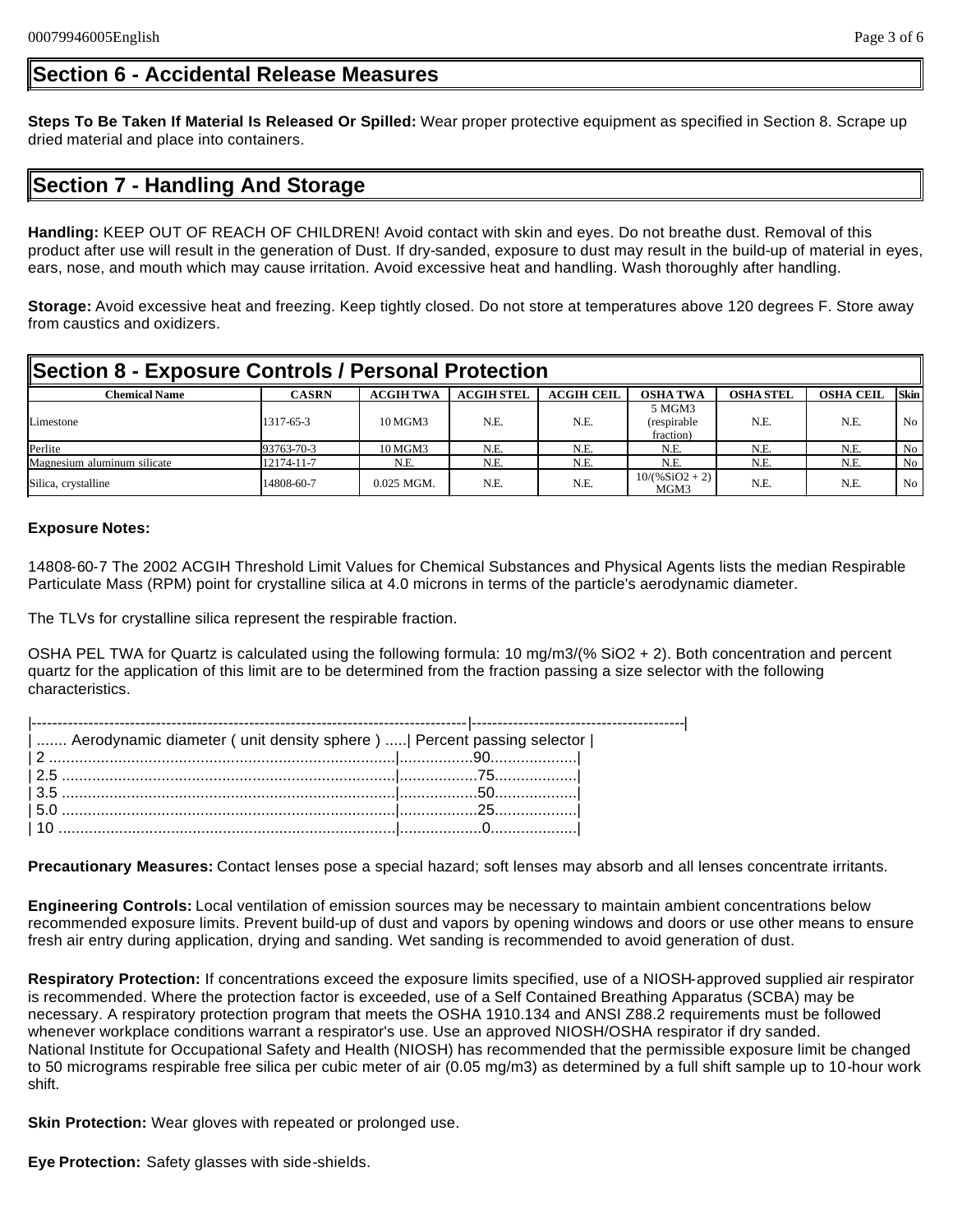**Hygienic Practices:** Remove and wash contaminated clothing before re-use.

**Important:** Listed Permissible Exposure Levels (PEL) are from the U.S. Dept. of Labor OSHA Final Rule Limits (CFR 29 1910.1000); these limits may vary between states.

Note: An employee's skin exposure to substances having a "YES" in the "SKIN" column in the table above shall be prevented or reduced to the extent necessary under the circumstances through the use of gloves, coveralls, goggles or other appropriate personal protective equipment, engineering controls or work practices.

## **Section 9 - Physical And Chemical Properties**

| <b>Boiling Range:</b>     | Not Established    | <b>Vapor Density:</b>                           | <b>Heavier Than Air</b>     |
|---------------------------|--------------------|-------------------------------------------------|-----------------------------|
| Odor:                     | Slight             | <b>Odor Threshold:</b>                          | Not Established             |
| Color:                    | White to Off-White | <b>Evaporation Rate:</b>                        | Slower Than n-Butyl Acetate |
| <b>Solubility in H2O:</b> | Not Established    | <b>Specific Gravity:</b>                        | $1.20 - 1.21$               |
| <b>Freeze Point:</b>      | Not Established    | pH:                                             | Between 7.0 and 12.0        |
| <b>Vapor Pressure:</b>    | Not Established    | <b>Viscosity:</b>                               | Not Established             |
| <b>Physical State:</b>    | Paste              | <b>Flammability:</b>                            | Non-Flammable               |
| <b>Flash Point, F:</b>    | Greater than 200   | Method:                                         | (Seta Closed Cup)           |
| Lower Explosive Limit, %: | Not Determined     | <b>Upper Explosive Limit, %: Not Determined</b> |                             |

When reported, vapor pressure of this product has been calculated theoretically based on its constituent makeup and has not been determined experimentally.

(See section 16 for abbreviation legend)

## **Section 10 - Stability And Reactivity**

**Conditions To Avoid:** Excessive heat and freezing.

**Incompatibility:** Strong oxidizing agents. Strong bases.

**Hazardous Decomposition Products:** Normal decomposition products, i.e., COx, NOx.

**Hazardous Polymerization:** Hazardous polymerization will not occur under normal conditions.

**Stability:** Stable under normal conditions.

## **Section 11 - Toxicological Information**

**Product LD50:** Not Established **Product LC50:** Not Established

None

**Significant Data with Possible Relevance to Humans:** None.

## **Section 12 - Ecological Information**

**Ecological Information:** Ecological injuries are not known or expected under normal use.

## **Section 13 - Disposal Information**

**Disposal Information:** Dispose of material in accordance with all federal, state and local regulations. State and Local regulations/restrictions are complex and may differ from Federal regulations. Responsibility for proper waste disposal is with the owner of the waste.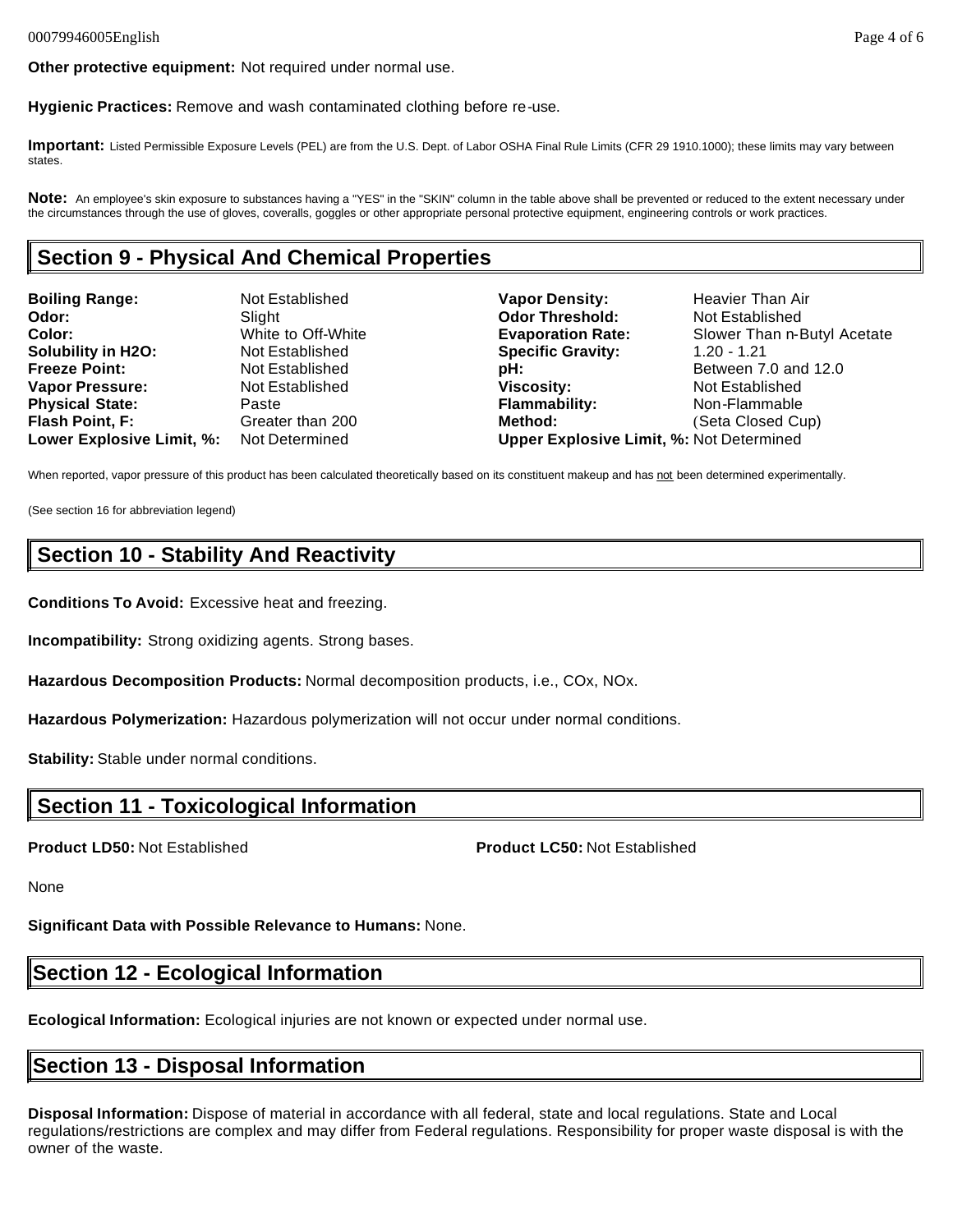### **Section 14 - Transportation Information**

**DOT Proper Shipping Name:** Not Regulated. **Packing Group:** N.A. **DOT Technical Name:** N.A. **Hazard Subclass:** N.A. **DOT Hazard Class: N.A. N.A. BET UN/NA Number:** 

Note: The shipping information provided is applicable for domestic ground transport only. Different categorization may apply if shipped via other modes of transportation and/or to non-domestic destinations.

## **Section 15 - Regulatory Information**

### **CERCLA - SARA Hazard Category:**

This product has been reviewed according to the EPA 'Hazard Categories' promulgated under Sections 311 and 312 of the Superfund Amendment and Reauthorization Act of 1986 (SARA Title III) and is considered, under applicable definitions, to meet the following categories:

Immediate Health Hazard, Chronic Health Hazard

### **SARA Section 313:**

This product contains the following substances subject to the reporting requirements of Section 313 of Title III of the Superfund Amendment and Reauthorization Act of 1986 and 40 CFR part 372:

None

#### **Toxic Substances Control Act:**

All ingredients in this product are either on TSCA inventory list, or otherwise exempt.

This product contains the following chemical substances subject to the reporting requirements of TSCA 12(B) if exported from the United States:

None

#### **New Jersey Right-to-Know:**

The following materials are non-hazardous, but are among the top five components in this product:

| -<br>n.<br>:hemical<br>Name | -<br>Jumbar       |
|-----------------------------|-------------------|
| Water                       | $- - -$<br>34-10- |

#### **Pennsylvania Right-to-Know:**

The following non-hazardous ingredients are present in the product at greater than 3%:

| - hemice - | he.          |
|------------|--------------|
| Name       | Num          |
|            | .,           |
| Water      | $.32 - 18 -$ |

**California Proposition 65:** WARNING: This product contains chemicals known to the State of California to cause cancer, birth defects or other reproductive harm.

# **Section 16 - Other Information**